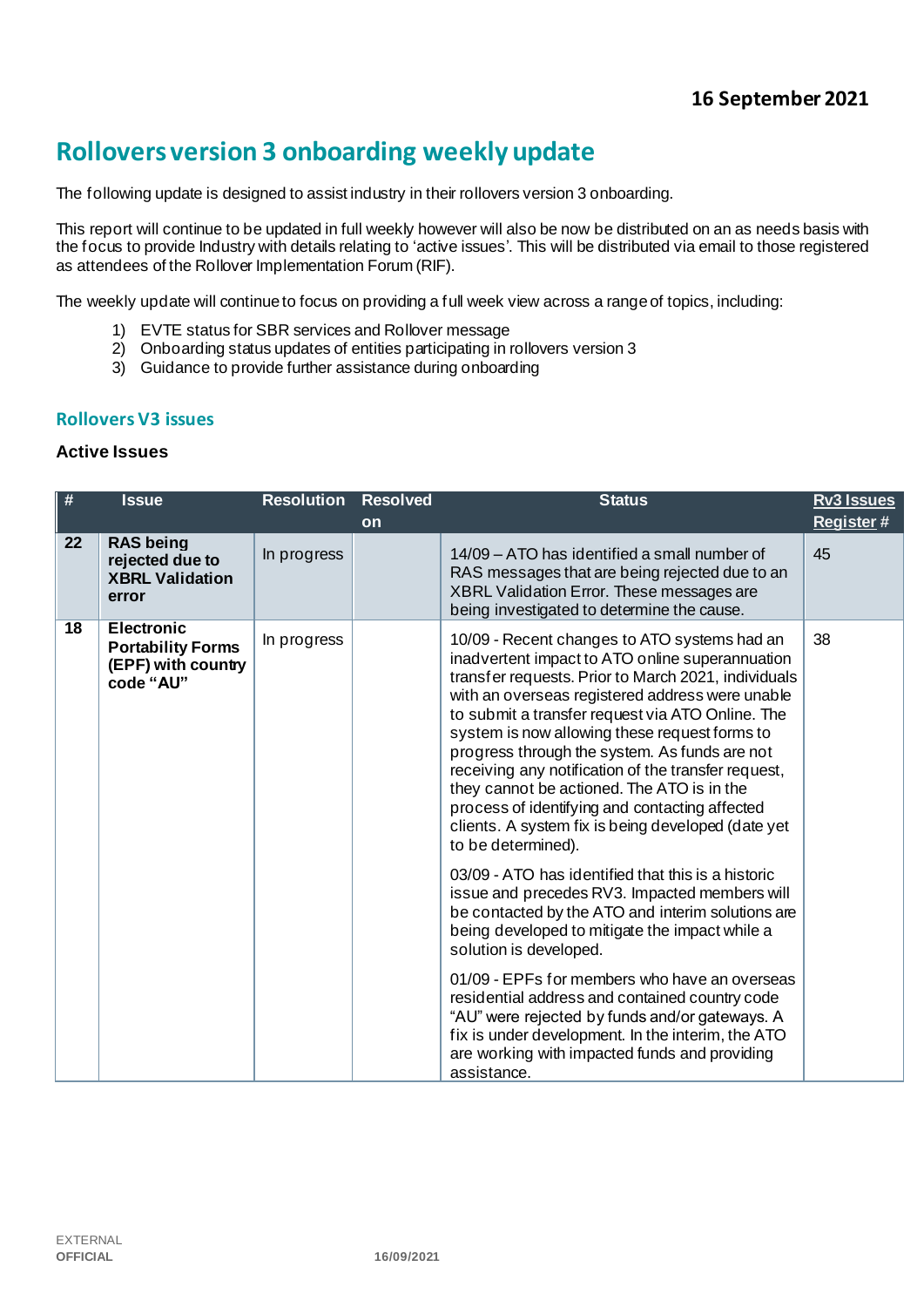## **Closed Issues**

| #  | <b>Issue</b>                                                                                   | <b>Resolution</b>                                                                                                                                                                                                                                                                                                                                                                                                                                                                                                                                                                                                                                                                 | <b>Resolved on</b>   | <b>Rv3 Issues</b><br><b>Register#</b> |
|----|------------------------------------------------------------------------------------------------|-----------------------------------------------------------------------------------------------------------------------------------------------------------------------------------------------------------------------------------------------------------------------------------------------------------------------------------------------------------------------------------------------------------------------------------------------------------------------------------------------------------------------------------------------------------------------------------------------------------------------------------------------------------------------------------|----------------------|---------------------------------------|
| 21 | <b>SMSF Bank account</b><br>names exceeding 32<br>characters message<br>failing in SVS.        | 14/09 - ATO implemented a fix on the 15/09 and<br>$\bullet$<br>are closely monitoring the situation in Production.<br>03/09 - The ATO uncovered an issue with the<br>$\bullet$<br>SVS whereby SMSF bank account names<br>exceeding 32 characters were failing in the SVS.<br>We are implementing an urgent fix to ensure we<br>can process bank account names in line with the<br>published validation rules.                                                                                                                                                                                                                                                                     | 14 September<br>2021 | 44                                    |
| 20 | <b>RASOR failing to send</b>                                                                   | 13/09 – Fix has deployed and is in the process of<br>$\bullet$<br>being tested in production.<br>06/09 - ATO has identified a fix which is currently<br>$\bullet$<br>undergoing testing. The project team is working<br>with the impacted funds.<br>01/09 - A very small number of RASOR's are<br>$\bullet$<br>failing to send due to incorrect member details.<br>The ATO are currently investigating the issue.                                                                                                                                                                                                                                                                 | 13 September<br>2021 | 40                                    |
| 21 | 31.08.2021<br>RA being issued to<br>primary gateway<br>incorrectly                             | 06/09 - ATO system fix deployed and tested<br>$\bullet$<br>successfully in production. The project team is<br>working with the impacted funds to release the<br>backlog of impacted RAs.<br>03/09 - ATO has identified a fix and is planning<br>$\bullet$<br>the deployment. The project team is working with<br>the impacted funds and will test the fix once<br>deployed.<br>31/08 - Funds that use a primary and secondary<br>$\bullet$<br>gateway are having their RAs issued to the<br>incorrect gateway. This results in the messages<br>being rejected.                                                                                                                    | 08 September<br>2021 | 43                                    |
| 19 | 01.09.2021<br><b>Electronic Portability</b><br>Forms (EPF) failing at<br>gateway               | 06/09 - ATO has successfully tested the<br>٠<br>deployed fix. EPFs has issued to the impacted<br>funds correctly. The project team is working with<br>the impacted funds to release the backlog of<br>impacted EPFs.<br>03/09 - ATO has deployed a fix for this issue,<br>$\bullet$<br>which will apply to the EPFs issued going<br>forward. Project team will work with impacted<br>funds to test this fix.<br>01/09 - EPF's failed for one fund due to message<br>٠<br>containing invalid context ID (where spaces are<br>included). A fix has been identified. Currently<br>awaiting scheduling for deployment. Once<br>deployed, the ATO will work with the impacted<br>fund. | 06 September<br>2021 | 39                                    |
| 17 | 24.08.2021<br><b>Release Authorities</b><br>issued without<br>mandatory country code<br>field. | 01/09 System fix successfully implemented and<br>$\bullet$<br>all rejected RA messages were reissued to funds<br>successfully.<br>24/08 Release authorities are being issued<br>$\bullet$<br>without a mandatory field and being rejected by<br>gateways. ATO system fix is being developed as<br>a priority.                                                                                                                                                                                                                                                                                                                                                                     | 26 August<br>2021    | 37                                    |
| 13 | 2.06.2021<br><b>Fund initiated (Fund to</b><br>ATO) USM testing                                | 09/08 EVTE environment updated enable<br>$\bullet$<br>automatic USMOR responses. The system was                                                                                                                                                                                                                                                                                                                                                                                                                                                                                                                                                                                   | 09 August<br>2021    | 19                                    |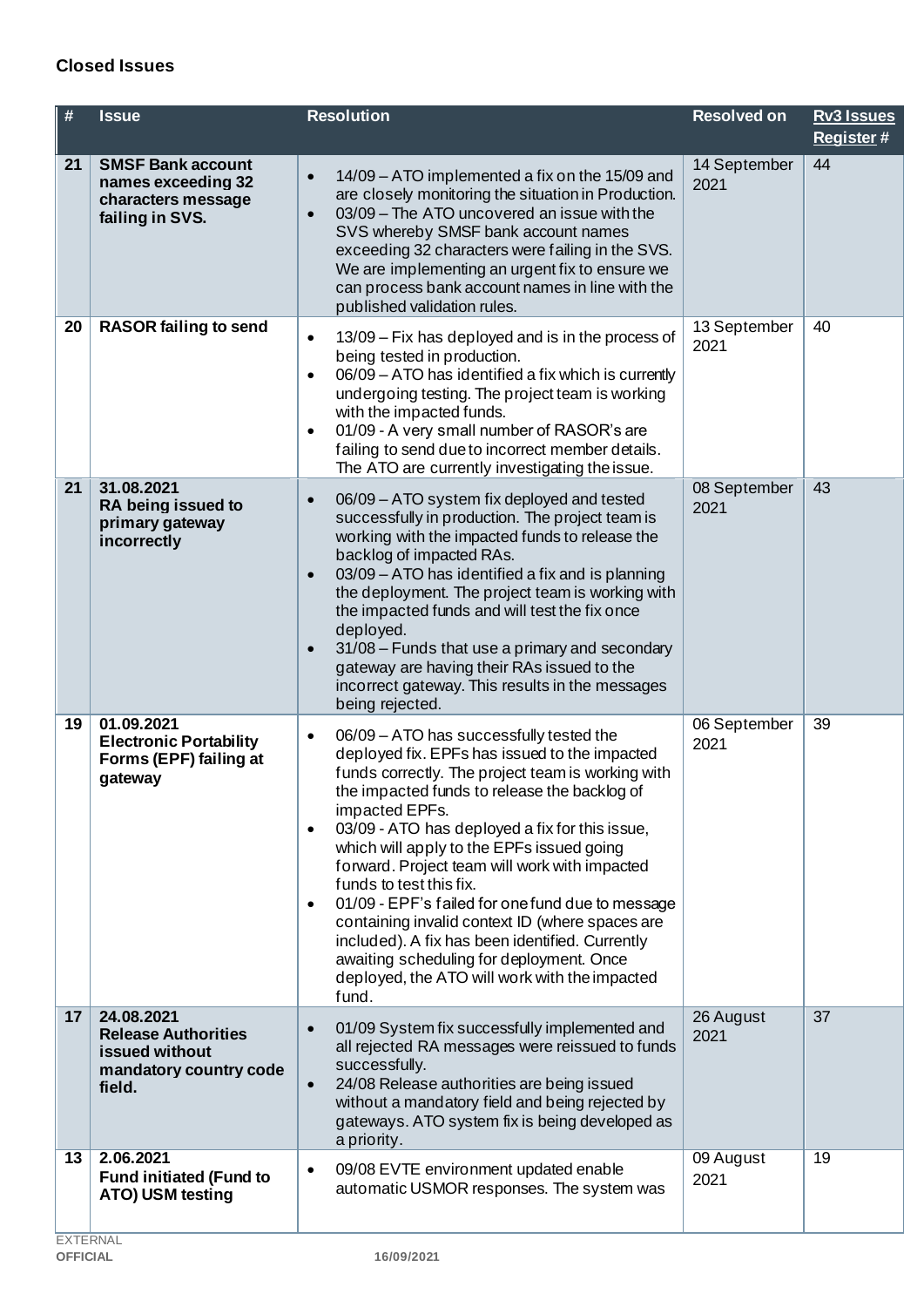|    |                                                                                               | also updated to include the additional USI and<br>Gateway ESAs provided by Industry.                                                                                                                                                                                                                                                                                                                                                                                                                                                                                |               |                 |
|----|-----------------------------------------------------------------------------------------------|---------------------------------------------------------------------------------------------------------------------------------------------------------------------------------------------------------------------------------------------------------------------------------------------------------------------------------------------------------------------------------------------------------------------------------------------------------------------------------------------------------------------------------------------------------------------|---------------|-----------------|
| 16 | 21.07.2021<br><b>RAS</b> preservation<br>amounts and taxable<br>components                    | 28/07 Additional clarification content added to the<br>$\bullet$<br>User guide and published 28/07/2021.<br>21/07 User guide being updated to clarify the<br>$\bullet$<br>preservation amount and taxable component<br>fields in the RAS need to equal the amount paid<br>to meet MIG validation requirements.                                                                                                                                                                                                                                                      | 28 July 2021  | $\overline{32}$ |
| 15 | 16.07.2021<br><b>Release Authority Error</b><br><b>Response (RAER)</b><br>message structure   | RAER payload build specifications set out in<br>$\bullet$<br>Schedule 6 Data and Payment Standards - Error<br>Code Management must be met - refer section<br>11.3 Release Authority Error Response.<br>Of note, if curly braces form part of your payload,<br>the corresponding parameter to dynamically fill<br>the curly braces must also be included in your<br>payload - refer to section 3.3 Parameters content<br>model information.                                                                                                                          | 19 July 2021  | 33              |
| 14 | 03.06.2021<br><b>Schematron incorrectly</b><br>applying USM validation<br>on an RTR message.  | 11/06 Updated schematron and published on the<br>$\bullet$<br>software developers website.<br>09/06 Discrepancy identified between the<br>$\bullet$<br>taxonomy<br>in MIG V3 and the latest version of the<br>schematron where validation was incorrectly<br>conducted on the<br>Unclaimed Superannuation Money. Date field, as<br>part of an RTR message.<br>The schematron has been updated to align with<br>MIG V3 and address USM validation issues. The<br>updated version has been scheduled for external<br>publication (estimated availability from 11/06). | 11 June 2021  | 20              |
| 12 | 12.05.2021<br><b>G2B test scenario USM</b><br>6.6 currently unavailable<br>to test.           | 18/05 System fix deployed and confirmed<br>$\bullet$<br>successful. USM6.6 available for testing.<br>12/05 USM6.6 - currently under investigation.<br>$\bullet$                                                                                                                                                                                                                                                                                                                                                                                                     | 18 May 2021   | 18              |
| 11 | 04.05.2021<br><b>G2B test scenario USM</b><br>6.7 currently unavailable<br>to test.           | 18/05 System fix deployed and confirmed<br>$\bullet$<br>successful. USM6.7 available for testing.<br>11/05 USM6.7 - investigation complete, fix<br>$\bullet$<br>identified. Anticipate test will be available from<br>18/05.<br>04/05 Issues identified with test scenario<br>$\bullet$<br><b>USM6.7.</b>                                                                                                                                                                                                                                                           | 18 May 2021   | 17              |
| 10 | 25.03.2021<br><b>Provision of updated</b><br>sample payload data                              | 29/04 - Rollover Sample Message Instances<br>$\bullet$<br>(payload samples) published and available at:<br>https://softwaredevelopers.ato.gov.au/rollove<br><u>rV3</u>                                                                                                                                                                                                                                                                                                                                                                                              | 29 April 2021 | 16              |
| 9  | 26.04.2021<br><b>RASOR incorrectly</b><br>setting identifier scheme<br>values for TFN and ID. | 29/04 - Fix confirmed successful.<br>$\bullet$<br>28/04 - Fix identified and deployed on 28 April.<br>$\bullet$<br>Reissued test on 28 April. Resolution pending<br>confirmation of successful fix.<br>26/04 - EVTE issue identified for investigation.<br>$\bullet$<br>RASOR being rejected at Gateway due to invalid<br>event item scheme parameter value.                                                                                                                                                                                                        | 29 April 2021 | 15              |
| 8  | 01.04.2021<br><b>Internal ATO factors</b><br>affecting the information                        | 23/04 EVTE refresh completed and testing<br>$\bullet$<br>recommenced.<br>14/04 Updated test data published.<br>$\bullet$                                                                                                                                                                                                                                                                                                                                                                                                                                            | 23 April 2021 | $\overline{13}$ |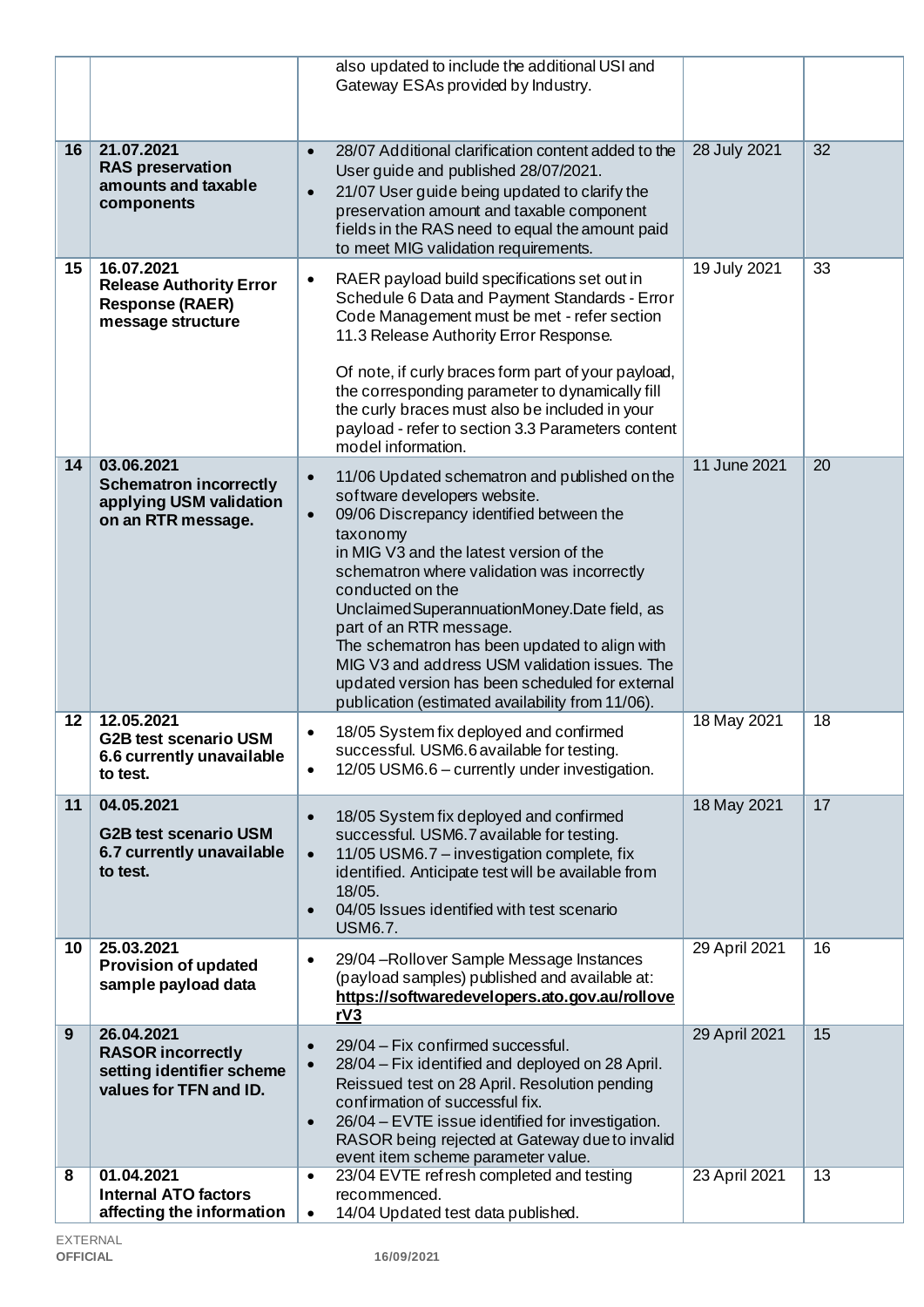|                | in our test data for P2P<br>(both B2B and G2B<br>including in EVTE) are<br>currently being<br>considered and are likely<br>to require updates to our<br>test data. |                                                                            |                                                                                                                                                                                                                                                                                                                                                                                                                    |                             |                |
|----------------|--------------------------------------------------------------------------------------------------------------------------------------------------------------------|----------------------------------------------------------------------------|--------------------------------------------------------------------------------------------------------------------------------------------------------------------------------------------------------------------------------------------------------------------------------------------------------------------------------------------------------------------------------------------------------------------|-----------------------------|----------------|
| $\overline{7}$ | 12.02.2021<br><b>Recent whitelist</b><br>configuration and<br>certificate changes<br>introduced connection<br>errors impacting one<br>gateway.                     | $\bullet$                                                                  | 25/2: Data fix implemented on 23 February. Fix<br>verified with impacted gateway.                                                                                                                                                                                                                                                                                                                                  | 23 February<br>2021         | $\overline{7}$ |
| 6              | 10.02.2021<br><b>EPF test scenario for</b><br><b>SMSF missing the SMSF</b><br>Alias in the ebMS header<br>properties                                               | $\bullet$<br>$\bullet$<br>$\bullet$<br>$\bullet$<br>$\bullet$<br>$\bullet$ | Identified through interoperability testing<br>Root cause: EPF code regressed since the<br>original EVTE deployment. Issue does not impact<br>EPF test scenarios for APRA funds.<br>Code remediation in progress.<br>Remediation to restore correct code for EPF test<br>scenarios with SMSF test data<br>25/2: Deployed to EVTE on 20 February, fix<br>being verified with impacted Gateway<br>2/3: Fix verified. | 20 February<br>2021         | 6              |
| 5              | 4.02.2021<br><b>RA with SMSF Test</b><br>scenario was not<br>previously enabled.                                                                                   | $\bullet$                                                                  | RA Test scenarios with SMSF data enabled on 4<br>February.                                                                                                                                                                                                                                                                                                                                                         | 4 February<br>2021          | 5              |
| 4              | <b>EPF Test Scenarios in</b><br><b>EVTE updated with SMSF</b><br>data                                                                                              | $\bullet$<br>$\bullet$                                                     | Additional SMSF data for EPF test scenarios<br>circulated to industry representatives (GOM, ASP<br>and gateways currently testing) for review, with<br>no feedback received by 4 February 2021.<br>EVTE updated to align with EPF SMSF data<br>shared for consultation on 4 February.                                                                                                                              | 4 February<br>2021 (hotfix) | $\overline{4}$ |
| $\mathbf{3}$   | 29.01.2021<br>[Defect] EVTE Test<br>Harness unavailable on<br>20 Jan 2021 preventing<br>testing of RA                                                              | $\bullet$<br>$\bullet$<br>$\bullet$                                        | Resolved by the end of the day.<br>Caused by internal environment issue impacting<br>outbound messages.<br>Resolved by the end of the day on 29 Jan 2021.                                                                                                                                                                                                                                                          | 29 January<br>2021          | 3              |
| $\mathbf{2}$   | 15.01.2021<br>[Defect] EPF ContextID<br>greater than 40<br>characters issue                                                                                        | $\bullet$<br>$\bullet$<br>$\bullet$                                        | EPF ContextID reduced to a value less than 40<br>characters.<br>Identified through interoperability testing.<br>Scenario has been tested successfully with an<br>EPF for an APRA fund.                                                                                                                                                                                                                             | 2 February<br>2021 (hotfix) | $\overline{2}$ |
| $\mathbf{1}$   | 15.12.2021<br>[Defect] RA and RAS<br>sample payloads<br>contained 8 digit TFNs<br>instead of 9 digit TFNs                                                          | $\bullet$<br>$\bullet$<br>$\bullet$<br>$\bullet$                           | RA and RAS test scenarios updated with 9- digit<br>TFN <sub>s</sub> .<br>Identified through early review of RA test files<br>provided.<br>Shared with ATO on 15 Dec 2021<br>RA and RAS data change release on 4th Jan to<br>EVTE.                                                                                                                                                                                  | 4 January<br>2021 (hotfix)  | $\mathbf{1}$   |

# **EVTE status for SVS and SMSFmemberTICK Service** *(no change from last update)*

- May 2020 full suite of SVS and SMSF verification services available in EVTE
- Seven DSPs have been whitelisted for SMSFVRFY.
- Two DSPs have been whitelisted for SMSFMBRVRFY.
- Eight other DSPs are currently testing
- No issues have been identified requiring changes.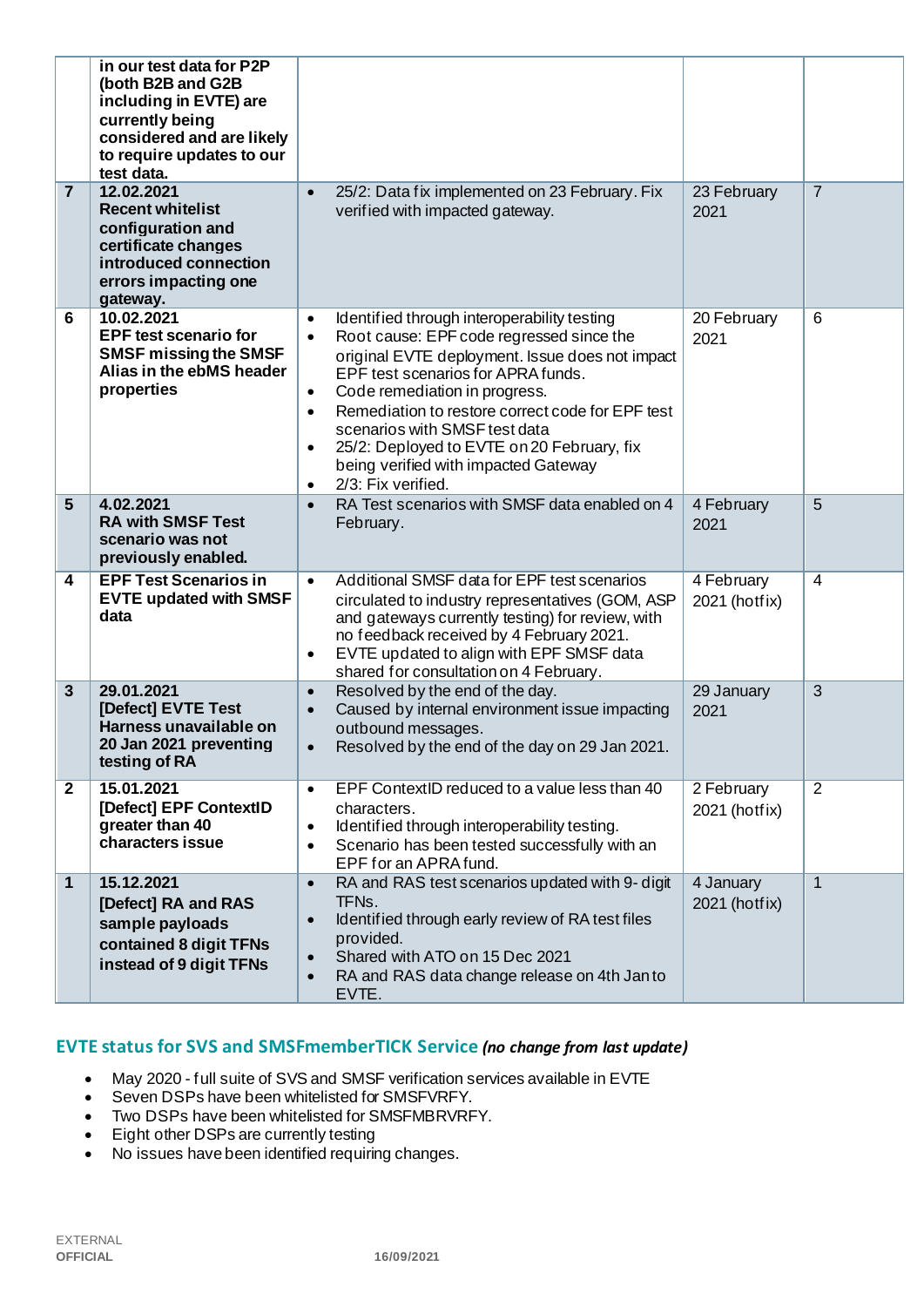#### **B2B Testing**

B2B cohort schedule and process overview:

- Funds will receive an email welcoming them to the cohort ten business days prior to the commencement date.
- An initial discussion on how the cohort will conduct their testing and the schedule will be held with funds and their gateways approximately 5 business days prior to the commencement date.
- Stand-ups will be held twice a day for the duration of the cohort. Invites to these will be issued after the initial testing discussion.
- Once testing is completed, funds will receive an email thanking them for their participation and reminding them to return the completed testing matrix and lodge their production readiness checklist (where G2B testing has also been completed).

| <b>Dates</b>            |  |  |
|-------------------------|--|--|
| 15/06/2021 - 02/07/2021 |  |  |
| 05/07/2021 - 19/07/2021 |  |  |
| Disbanded               |  |  |
| 19/07/2021 - 30/07/2021 |  |  |
| 26/07/2021 - 06/08/2021 |  |  |
| 02/08/2021 - 13/08/2021 |  |  |
| 09/08/2021 - 20/08/2021 |  |  |
| 23/08/2021 - 03/09/2021 |  |  |
| 30/08/2021 - 10/09/2021 |  |  |
| 06/09/2021 - 17/09/2021 |  |  |
| 13/09/2021 - 24/09/2021 |  |  |
|                         |  |  |

B2B testing progress with funds, administrators and SMSF providers as at 16 September:



Note:

- 'APRA' incorporates APRA funds and APRA administrators
- 'Complete' denotes readiness testing matrix received by ATO.

# **G2B Testing**

G2B testing progress with funds, administrators, SMSF providers, as at 16 September:

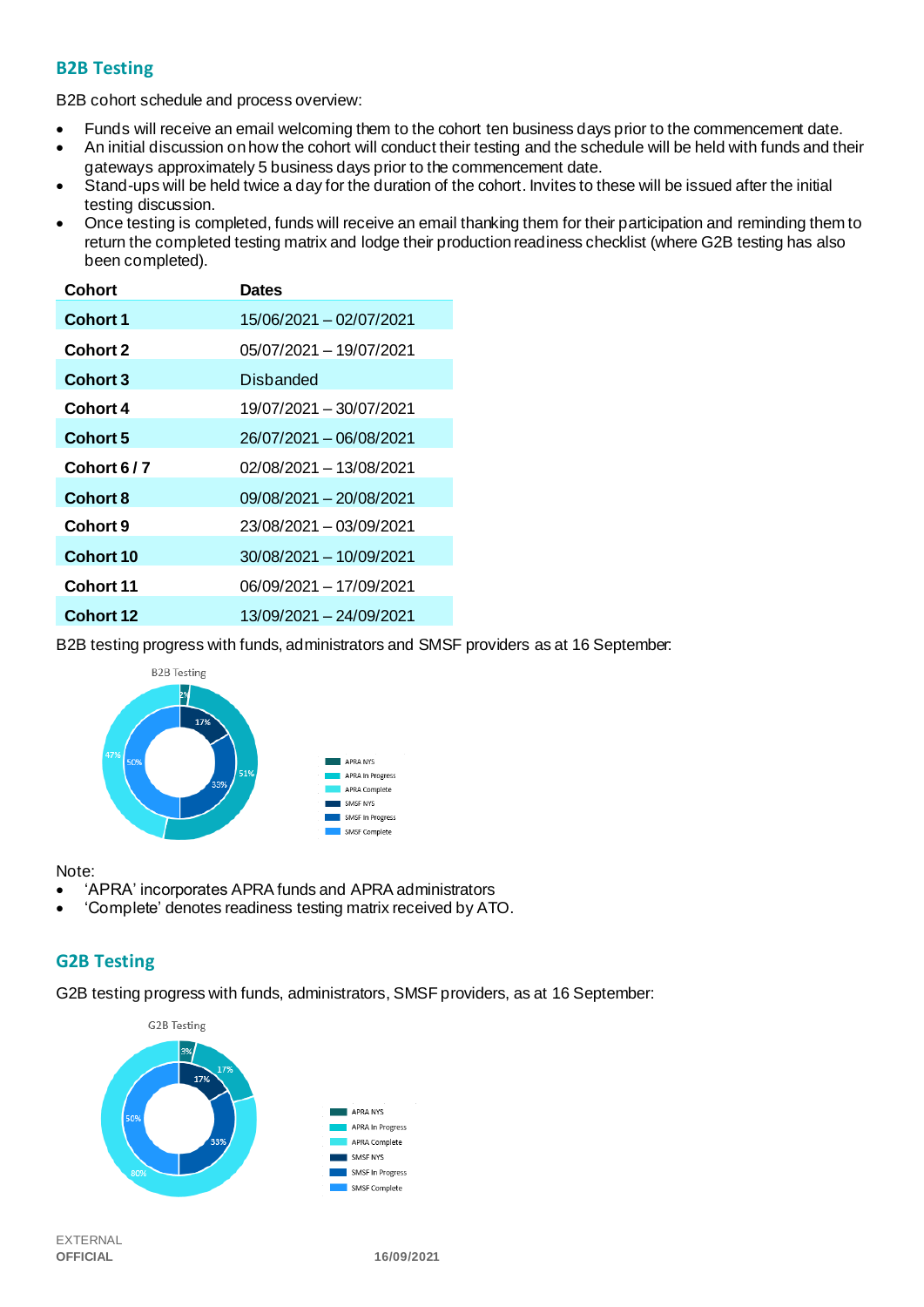Note:

- 'APRA' incorporates APRA funds and APRA administrators
- 'Complete' denotes readiness testing matrix received by ATO

## **Production cutover**

Industry cutover to production for SuperStream Rollovers version 3 as at 16 September:



#### Note:

• 'APRA Rv3' and 'SMSF Rv3' are entities live and ready to accept and issue Rv3 messaging, it does not reflect or indicate entities that have updated FVS in preparation to cut over.

#### **Testing support documentation** *(no change from last update)*

- USM Reason Code taxonomy change was released on 12 December 2020 as planned (standard monthly cycle)
- [Rollover Sample Message Instances](https://softwaredevelopers.ato.gov.au/rolloverV3) (payload samples) published 29 April 2021
- [MAAS Conformance Suites and payloads](https://standardbusinessreporting.sharefile.com/home/shared/fod63f12-7bbb-4c61-96e7-33dc9eae4d9a) published in SBR Sharefile 06 May 2021.
- MAAS EVTE code deployed and DSPs re-whitelisted 10 May 2021.
- [MATS Conformance Suites and payloads](http://standardbusinessreporting.sharefile.com/) published in SBR Sharefile 18 May 2021.
- [SuperStream Rollovers V3 Test Data Scenario V1.1](https://softwaredevelopers.ato.gov.au/sites/default/files/2021-06/SuperStream_RolloversV3_Test_Data_Scenario_V1.1-1.xlsx) spreadsheet was updated to remove invalid scenarios and provide clarity on expected outcomes, published 11 June 2021.
- [Rollover Schematron v3.0 20210607](https://softwaredevelopers.ato.gov.au/sites/default/files/2021-06/Rollover_SPRROL.0003_Schematron_20210607-1.zip), updated to address RTR USM validation issue, published 11 June 2021.
- Rollovers v3 Implementation and Onboarding Learning and Issues register, published as required (refer to [SuperStream Rollover v3 | Australian Taxation Office \(ato.gov.au\)](https://www.ato.gov.au/Super/Sup/SuperStream-Rollover-v3/) for latest version).
- [Rollover v3 Conformance testing guide V3.09](https://softwaredevelopers.ato.gov.au/sites/default/files/2021-06/Rollover_V3_Conformance_Testing_Guide_version_3.09_Final.pdf) published 25 June 2021.
- [Register of SMSF messaging providers](https://www.ato.gov.au/Super/SuperStream/Self-managed-super-funds/Electronic-service-address/Register-of-SMSF-messaging-providers/) (ato.gov.au content) published 15 July 2021.
- [Rollover V3 User Guide V4.03](https://softwaredevelopers.ato.gov.au/sites/default/files/2021-07/Rollover_v3_User_Guide_V4.03_Final.pdf) published 28 July 2021.
- [SuperStream Rollover v3 production verification testing](https://www.ato.gov.au/uploadedFiles/Content/SPR/downloads/SuperStream_Rollover_v3_production_verification_testing.pdf) published 6 August 2021.
- [Validation Services | ATO Software Developers](https://softwaredevelopers.ato.gov.au/supervalidationservices) contains SMSF alias lookup table version 17, updated August 2021.

## **SMSF Alias Lookup Table**

This table is available to verify the details of an SMSF alias and its associated gateway. When SMSF Providers cut over to production for SuperStream Rollovers version 3 (Rv3), the table will be updated as required to reflect the latest information in relation to SMSF Provider readiness to accept Rv3 messaging.

As at 16 September, there is one SMSF Provider currently certified to accept Rv3 messaging (GROL3.0-x, ROLL3.0 x).

The latest updates can be located on th[e Validation Services | ATO Software Developers](https://softwaredevelopers.ato.gov.au/supervalidationservices) page, refer to SMSF Alias lookup table (currently version 17).

The DPO have implemented a process to notify Gateways of changes to the SMSF Lookup table through their regularly newsletter.